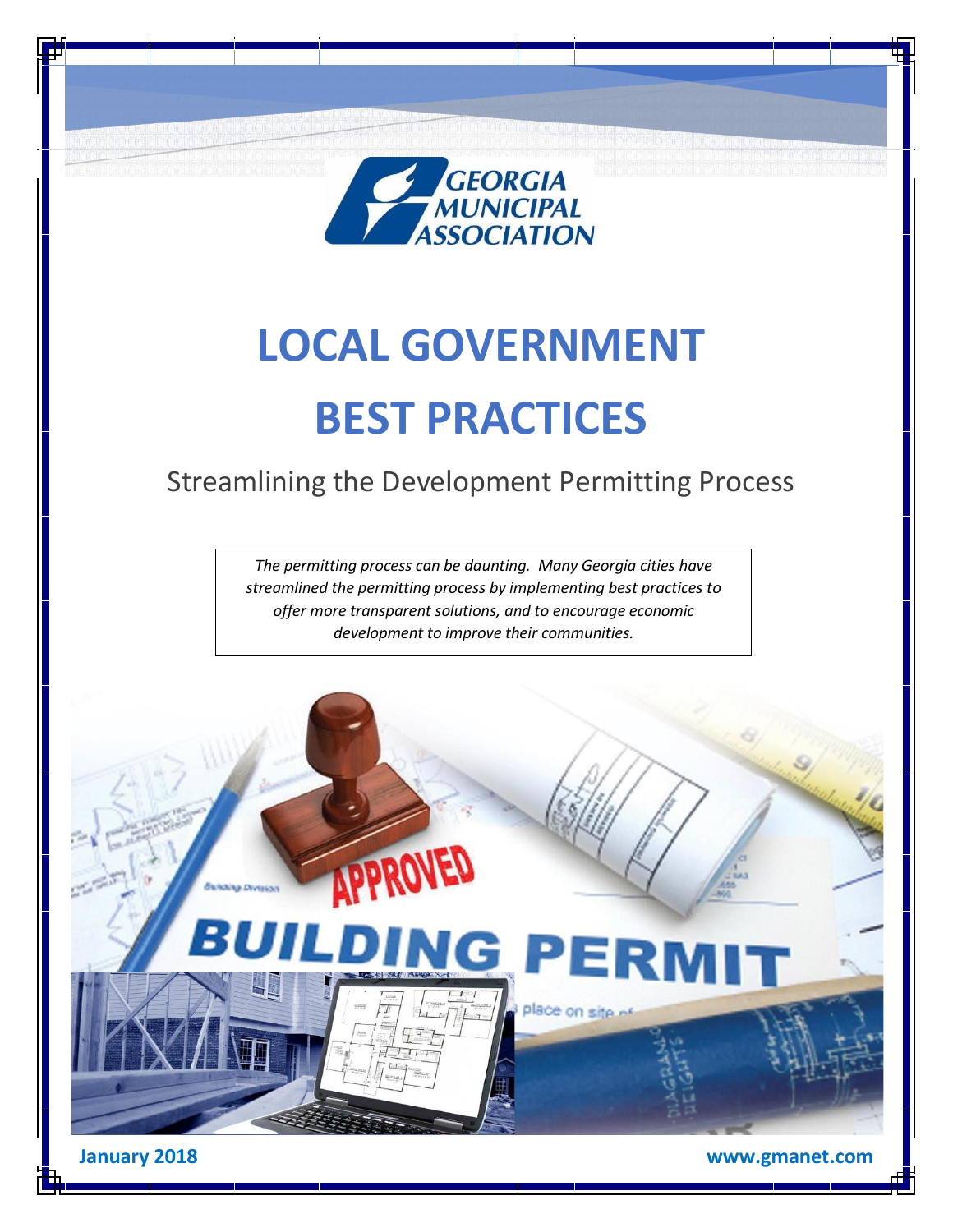#### **Local Government Best Practices for Streamlining the Development Permitting Process**

#### **Improving Transparency and Communication**

- $\checkmark$  Single Point of Contact
- User's Guide to Local Permitting Process
- $\checkmark$  Permitting Flow Charts and Checklists, Routing Sheets
- $\checkmark$  External Agency Contact List / Reviewing Agency Contact List
- $\checkmark$  Clear Submittal Requirements
- $\checkmark$  Concurrent Applications
- $\checkmark$  Combined Public Hearings
- $\checkmark$  Pre-Application Meetings and Requirements
- $\checkmark$  Project Technical Review Team
- $\checkmark$  Regularly Scheduled Inter-Departmental Meetings

# **Standardizing the Process**

- $\checkmark$  Effective Use of Site Plan Approval
- $\checkmark$  Tiered Review Process
- $\checkmark$  Delegation of Minor Decisions to Staff
- $\checkmark$  Uniform Timelines, Notifications and Appeals

#### **Resources to Improve Performance and Accountability**

- $\checkmark$  Use of Third Party Consultants (when appropriate)
- $\checkmark$  Adequate Staffing
- $\checkmark$  Commitment to Training
- $\checkmark$  Maximization of Technology
- $\checkmark$  Electronic Permit Application Submittal Systems
- $\checkmark$  Electronic Permit Tracking Systems

# **Planning**

- $\checkmark$  Development Agreements
- $\checkmark$  Pre-Permitting for Selected sites

# **Improving Transparency and Communication**

**Single Point of Contact –** A staff person assigned to be responsible for coordinating permitting activities with the applicant and reviewers/approvers. This improves efficiency and consistency throughout the process.

**User's Guide to Local Permitting Process** – Serves as a reference document and makes the process transparent and uniform. The goal of the guide is to provide a better understanding of common planning and development processes by including clear and easy to understand directions, requirements, and forms needed to navigate the step-by-step permitting process. The guide should also include process flow charts, checklists, and reference fee schedules and expected review and approval timeframes for each permit type.



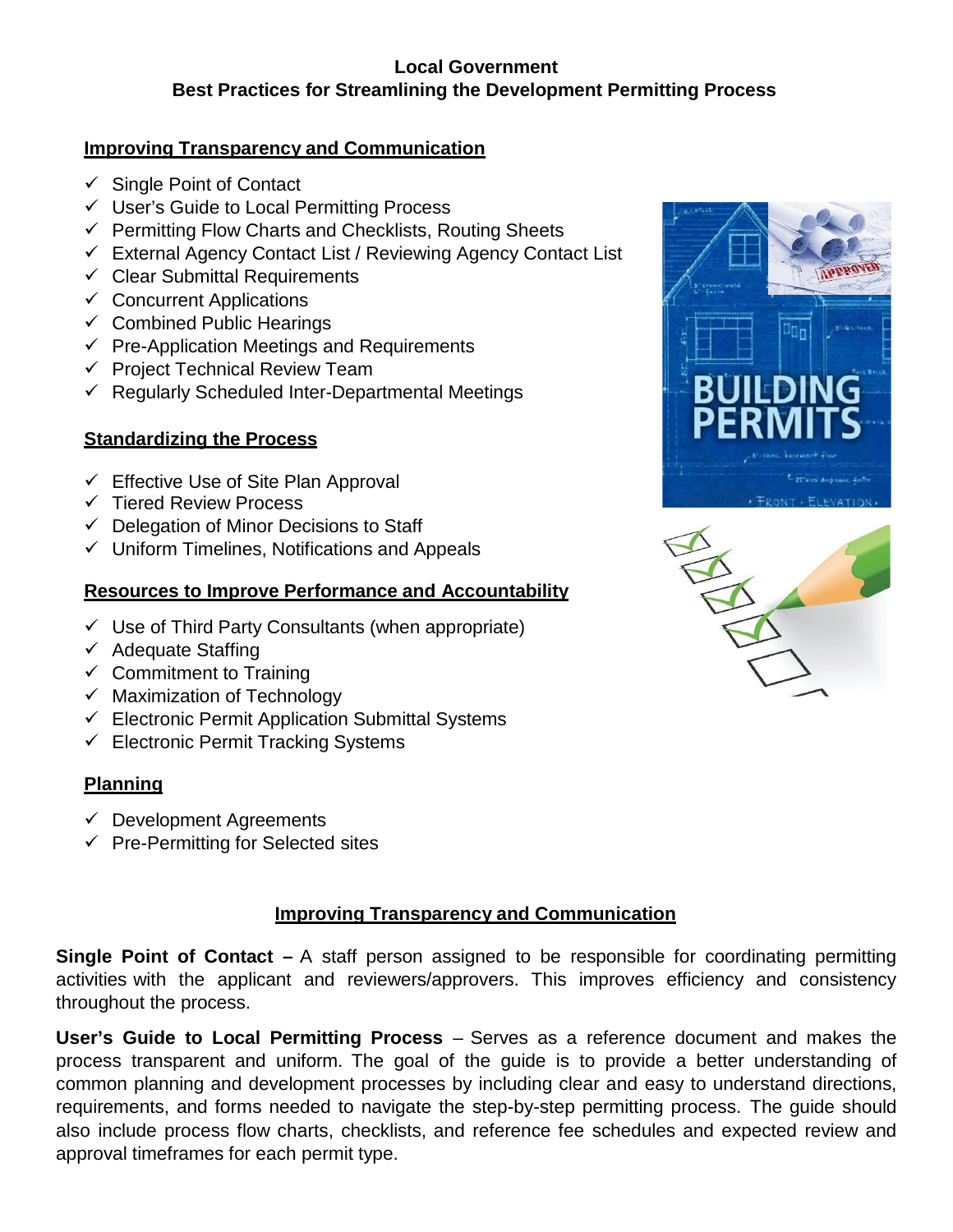

**Permitting Flow Charts, Checklists, and Routing Sheets** – Flow charts illustrate the steps in the permitting process. A checklist describes the mandatory steps and documents required for permit application submittal, review and approval. A routing sheet shows the steps in the staff review and approval process and includes associated signatures and dates as an application goes through the process. These documents are more valuable when coupled with a User's Guide. However, they are effective as stand-alone documents.

**Clear Submittal Requirements** – Let applicants know exactly what is required for submittal, when, and to whom. Clearly articulate requirements to minimize confusion and conflicts, set expectations, and promote transparency and uniformity in the process. Provides a comprehensive list of the items an applicant must submit for an application to be considered complete, format type, number of copies, fees, notice procedures, and whether digital copies and/or submittals are allowed or required.

**Concurrent Applications** - This is important for applications requiring approval from multiple boards or agencies. All projects will not qualify for concurrent application processing. Concurrent applications can save time and encourage collaboration. It also allows better coordination of large or complex projects. Sequencing details such as the required public hearings by each board or agency should be clearly indicated and provided on the local government's website.

**Combined Public Hearings** – Speeds up the process and shortens the timeline of the permitting process. This is particularly true in local governments where the boards only meet once per month. It allows for coordinated reviews and conditions of approval.

**Pre-Application Meetings and Requirements** – Provides an opportunity for owners/applicants, developers, consultants, and the staff review team to meet to discuss the development concept, address potential issues, and voice concerns prior to the formal submission of an application. It facilitates open communication about the project scope and provides a realistic view of the permitting process, requirements, timetables, etc.

**Project Technical Review Team** – Formed to review applications requiring approval of multiple boards or commissions. The purpose is to review specific (not all) projects after the application has been filed to ensure applications are complete, address issues raised by reviewing departments or boards, and to provide a coordinated local government response. The team may also include staff from departments which do not grant permits, but which may have an interest in the proposed development (i.e., police department).

**Regularly Scheduled Inter-Departmental Meetings** - Designed to foster a collegial and collaborative working environment among departments/agencies charged with land use regulation. Such meetings foster effective communication, decrease "turf issues", and provide a forum to discuss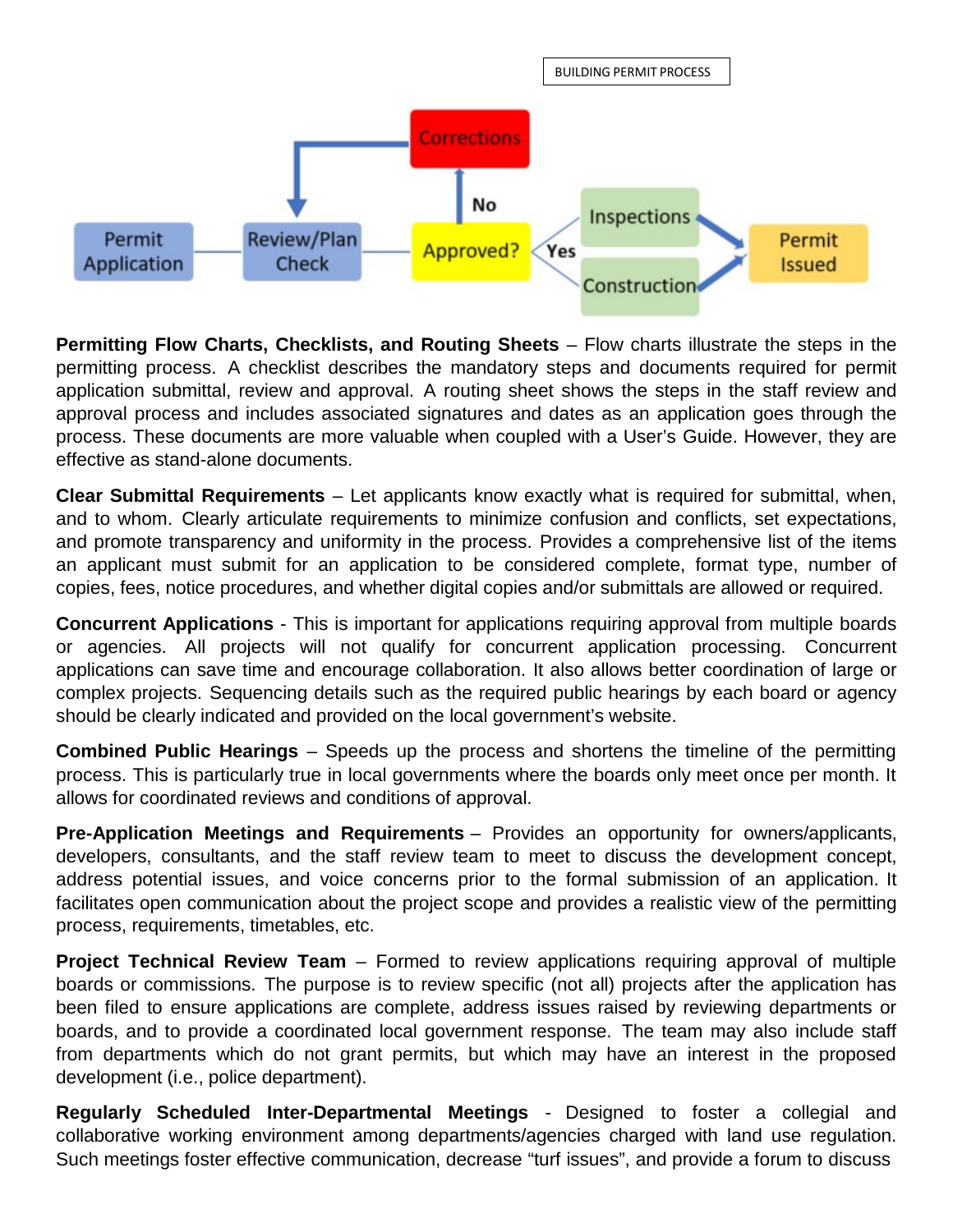process improvements, new regulations and policies. They are not designed to review specific projects.

#### **Standardizing the Process**

**Effective Use of Site Plan Approval** – Allows for a detailed evaluation and mitigation of development project impacts. This review increases a local government's ability to define the character and layout of a new development and to work with the applicant to balance local needs with project needs. Site plan review typically focuses on drainage, traffic, parking, roadway construction, signage, utilities, screening, lighting, and other project specific elements to arrive at the best possible design for the site.

**Tiered Review Process** - Allows a local government to provide different levels of review based on thresholds of scale or project impact. Specific criteria are identified and applications are reviewed based on established criteria. Projects meeting specified criteria can be expedited through the review process. A tiered review process provides predictability in the review process and staff resources are concentrated on projects with greater community impact or which do not conform to community expectations.

**Delegation of Minor Decisions to Staff** – Allows staff to make decisions based on criteria and/or approval thresholds determined by approval granting boards and/or governing bodies. Delegation of minor decisions expedites the review and permitting process and allows boards and governing bodies to focus on larger or more complex projects.

**Uniform Timelines, Notifications and Appeals** – When implemented simultaneously, interact to create efficient permitting without compromising the interests of the community. Applicants are provided a "road map" for the order of approvals, expected timeframes, and points of coordination in a consistent and transparent manner. All permit process documents should be readily available to prospective applicants on the local government website and at local government offices. Reference documents for ordinances, regulations, rules and process procedures should also be available.

#### **Resources to Improve Performance and Accountability**

**Use of Third Party Consultants (when appropriate)** – Consultants can provide needed expertise to identify project impacts; review complex and technical issues such as stormwater and transportation; augment staff capacity to meet established timelines, and enhance board/commission expertise.

**Adequate Staffing** – Inadequate staffing can debilitate the permitting process, especially in small communities.

**Commitment to Training** – Educational training for regulatory board members and staff will pay immediate benefits by improving consistency, knowledge of ordinances, laws, and objectivity in decision making.

**Maximization of Technology** – Websites can provide 24/7 access to information about the permitting process and access to forms, documents, regulations, and procedures. Posting information online reduces staff time devoted to fielding calls and walk-ins during business hours. It allows the user an opportunity to conduct research at their own pace prior to engaging staff and provides a consistent tool to post agendas, notices, and information about the permit review process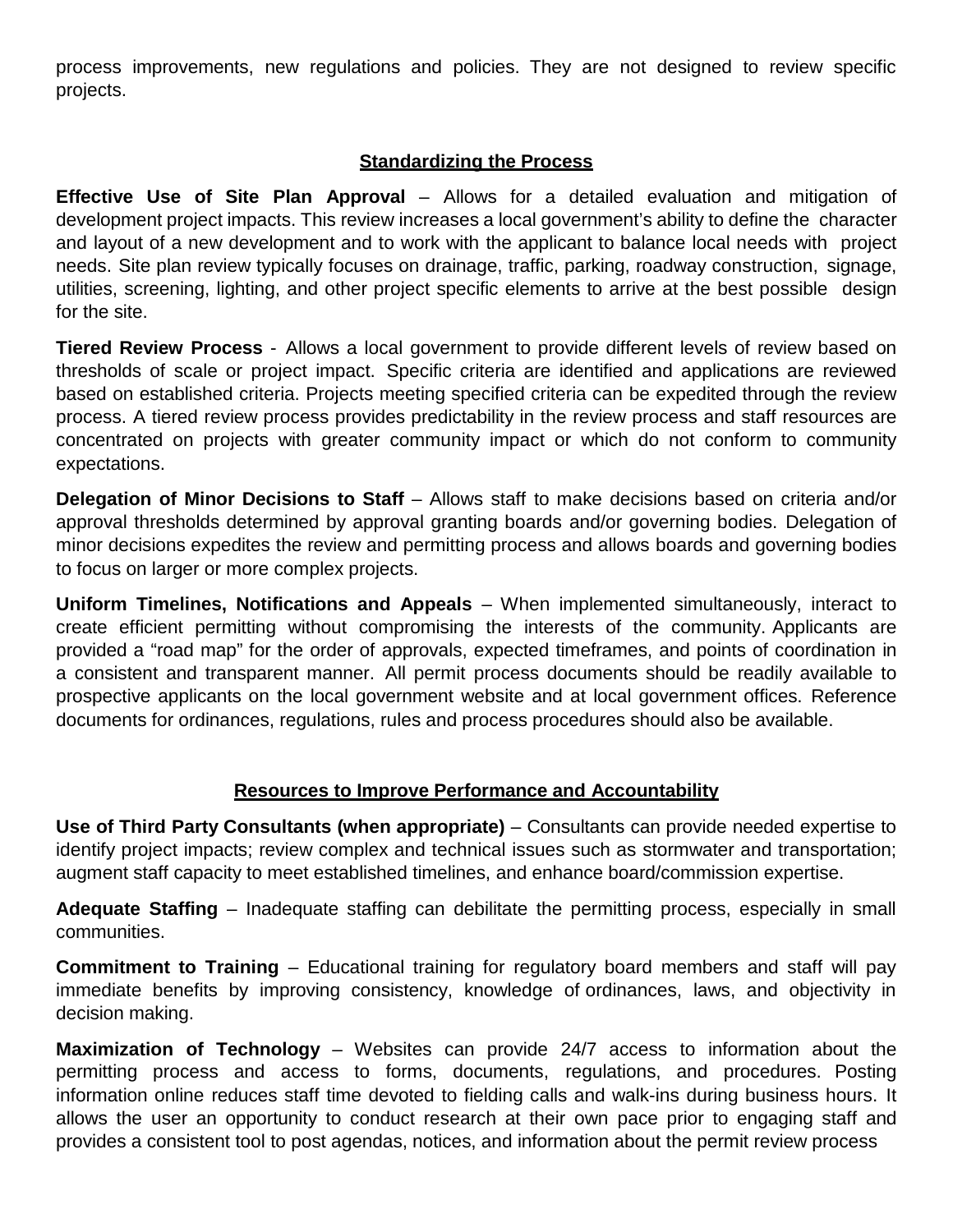**Electronic Permit Submittal and Tracking Systems** – Have the potential to streamline permitting from application submittal to project completion. Functionality of permit submittal and tracking systems include: permit application status, department approval status, view the status of plan reviews, request inspections, and payment of fees. Electronic submittal and tracking reduces staff time spent on administrative functions, provides more accuracy and transparency to the permitting process, allows electronic files to be disseminated to multiple parties at once, and provides an archive of all permitting activity associated with a parcel/project.

#### **Planning**

**Development Agreements** – The local government agrees that existing restrictions on the property will remain in effect in exchange for the developer's agreement on a defined set of conditions regarding use of the property. Agreements are frequently used for larger projects that use publicly held land or for which construction may take several years.

**Pre-Permitting for Selected Sites -** Sites are selected for "pre-permitting" based on zoning regulations, site design guidelines or master plan, if the community has one. This assists in expedited permitting and is a proactive approach to development instead of a reactive approach. It helps create a "business friendly" environment, gives clarity regarding the likely use of the property, and provides an advantage when competing for economic development.



**Examples of Best Practices in Georgia Cities Website Links**



[Acworth](http://www.acworth.org/business/permits_applications_and_ordinances/index.php#revize_document_center_rz57)

[Atlanta E-Plans](https://www.atlantaga.gov/government/departments/planning-community-development/eplans) [Atlanta Permitting](https://www.atlantaga.gov/government/departments/planning-community-development/office-of-buildings)

**[Canton](http://www.cantonga.gov/howdoi/apply/permits_licenses_n_regulations.htm)** 

**[Chamblee](http://www.chambleega.com/152/Applications-Forms-Documents)** 

**[Decatur](http://www.decaturga.com/city-government/city-departments/design-environment-and-construction/how-to-obtain-a-permit)** 

**[Douglasville](http://www.ci.douglasville.ga.us/65/Building-Department)** 

**[Marietta](http://www.mariettaga.gov/400/Permits)** 

**[McDonough](http://www.mcdonoughga.org/city-departments-services/community-development/permits-applications-and-fees)** 

**[Metter](http://metter-candler.com/better-community-city-building-zoning.php)** 

[Oakwood](http://www.cityofoakwood.net/Applications-Permits.aspx)

[Peachtree City](http://www.peachtree-city.org/index.aspx?nid=287)

[Rome](http://www.romefloyd.com/departments/building-inspection)

[Roswell](http://www.roswellgov.com/government/departments/community-development/engineering)

[Statesboro](http://www.statesboroga.gov/planning-development/) Planning

[Statesboro Development Packet](http://www.statesboroga.gov/wp-content/uploads/2015/10/Dev-Packet-Updated-4-21-2017.pdf)

Statesboro – [Right Start Program](http://www.gmanet.com/Advice-Knowledge/Articles-and-Resources/Statesboro-s-Right-Start-Program.aspx)

[Suwanee](http://www.suwanee.com/businessmatters.developmentinformation.php)

**[Woodstock](http://www.woodstockga.gov/74/Building-Code-Enforcement)** 

Habersham County – [CVIOG and Archway Project](https://www.habershamga.com/files/News6198_Habersham%20Permitting%20Guide%20FINAL.pdf)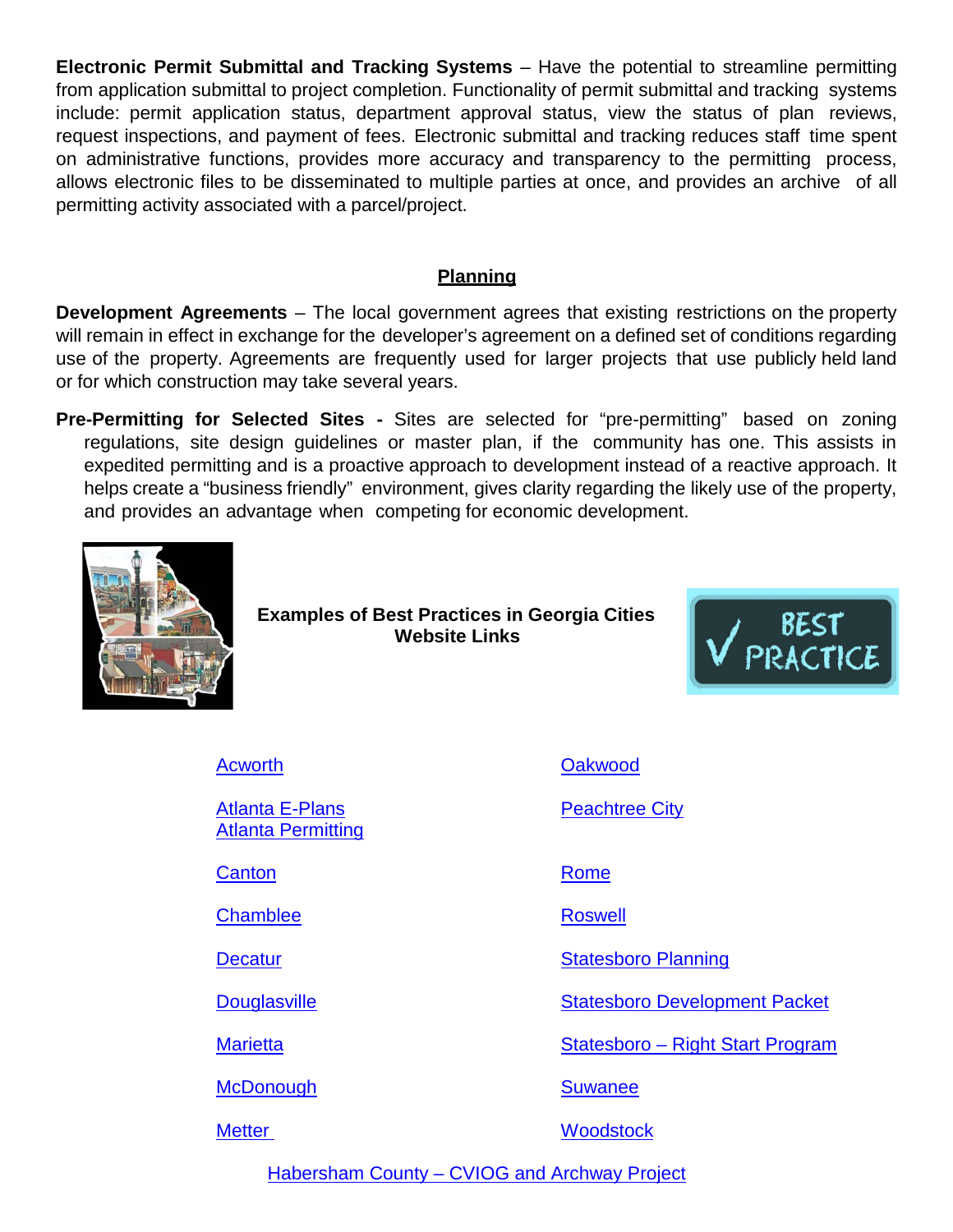#### Sample [Permitting](https://www.habershamga.com/files/News6198_Habersham%20Permitting%20Guide%20FINAL.pdf) Process Flow Chart A

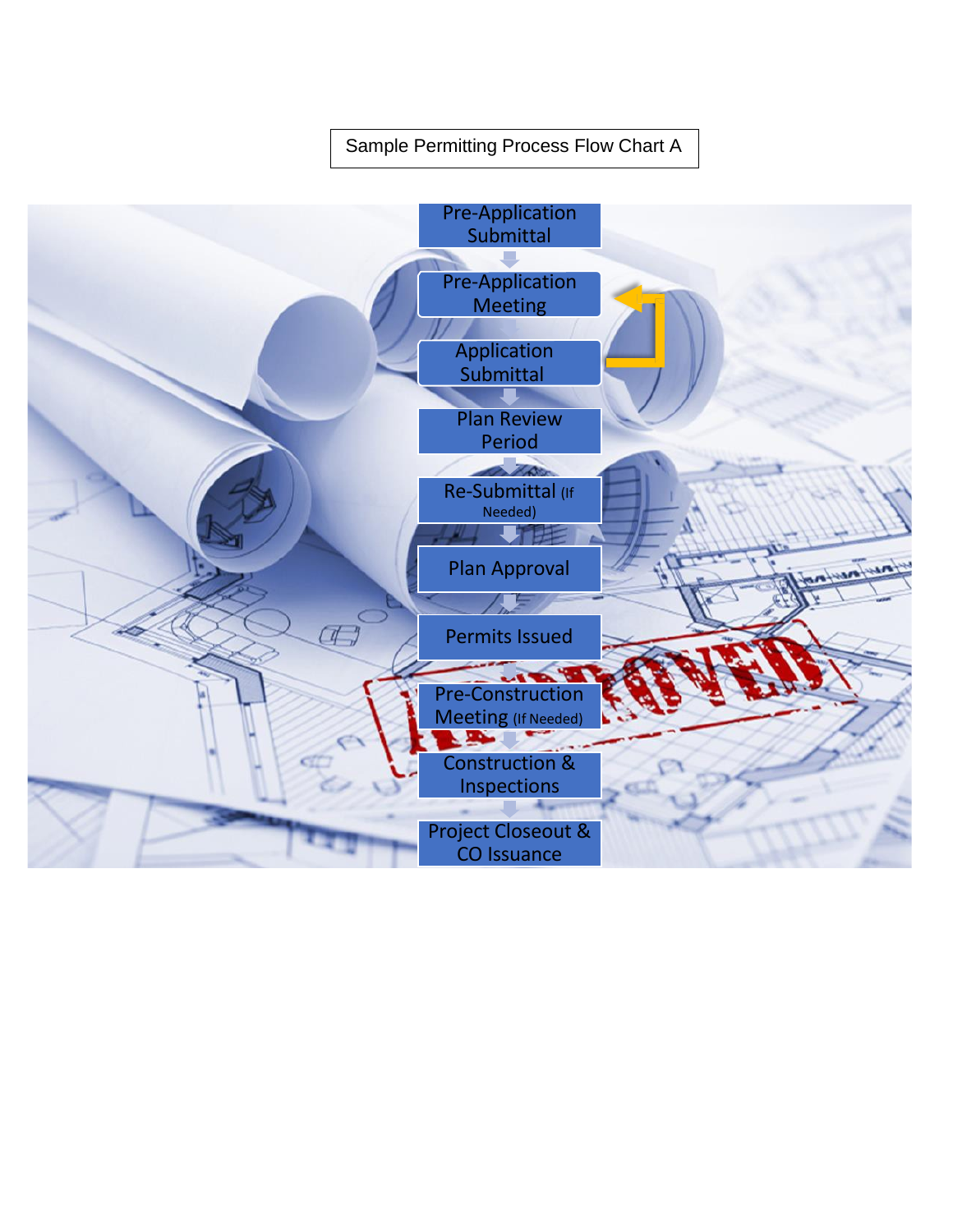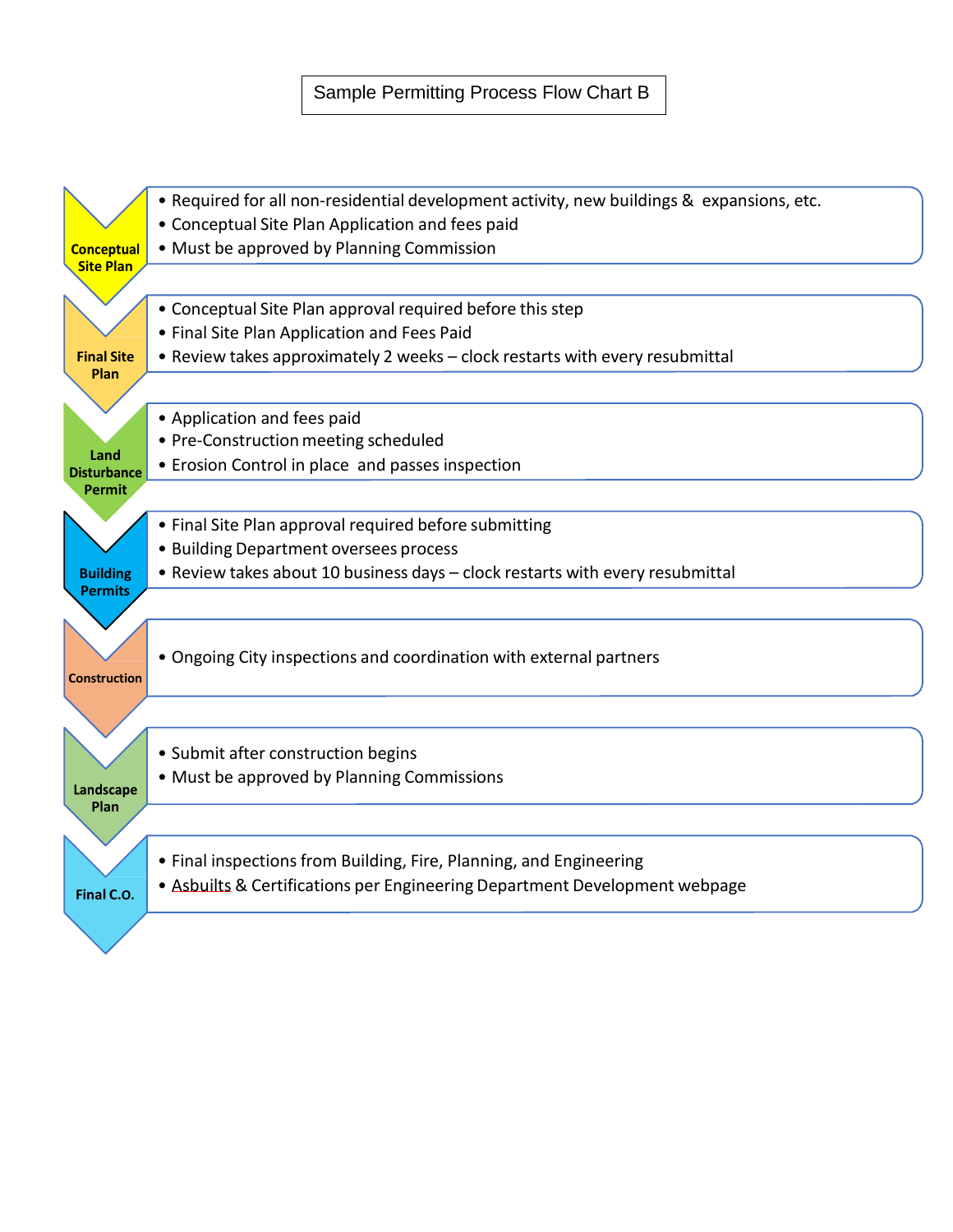